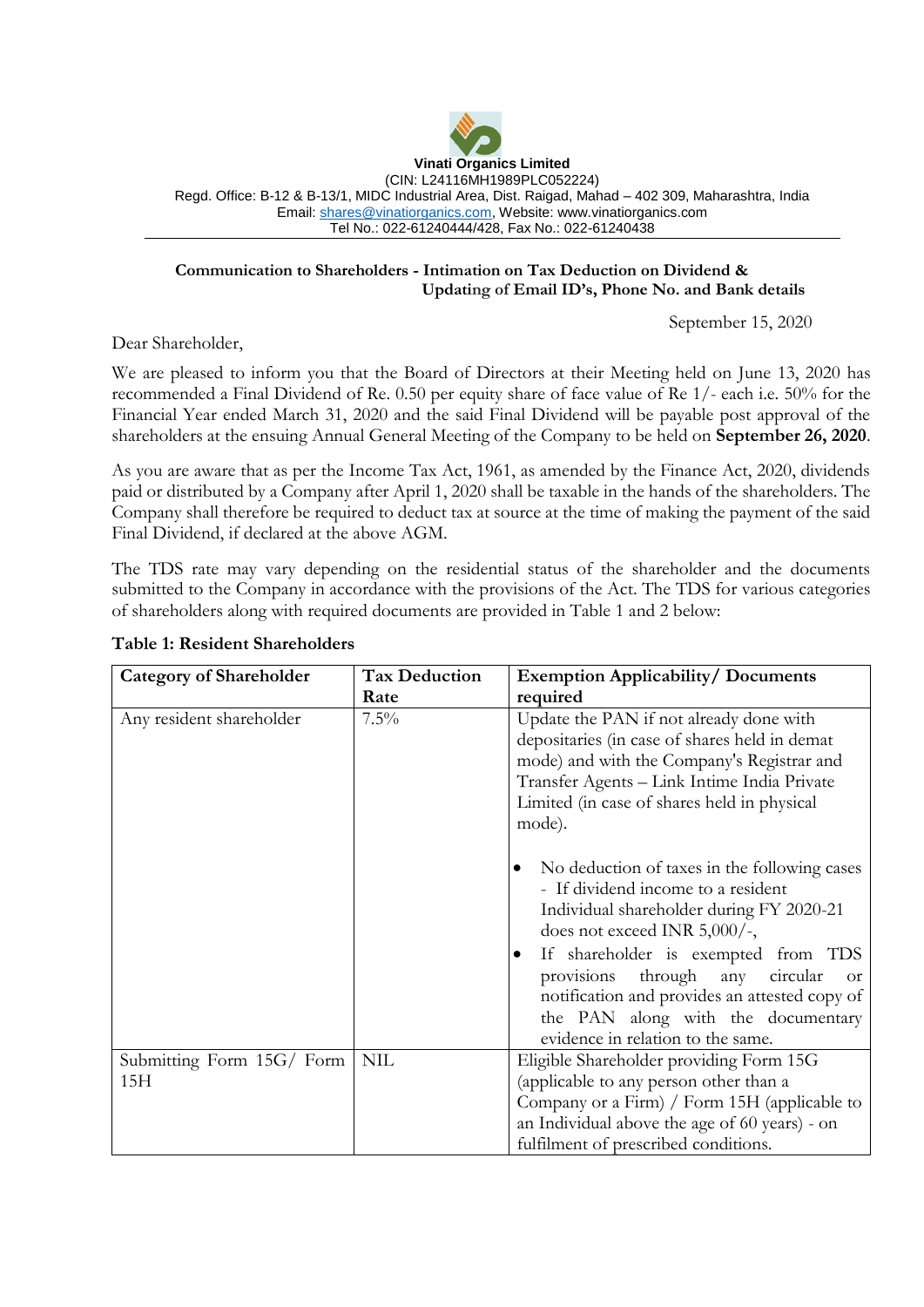| Order under section 197 of the<br>Act                                                                                                                    | Rate provided in<br>the order | Lower/NIL withholding tax certificate<br>obtained from Income Tax authorities.                                                                                      |
|----------------------------------------------------------------------------------------------------------------------------------------------------------|-------------------------------|---------------------------------------------------------------------------------------------------------------------------------------------------------------------|
| Insurance Companies: Public<br>& Other Insurance Companies                                                                                               | <b>NIL</b>                    | Self-declaration that it has full beneficial<br>interest with respect to shares owned, along<br>with self-attested copy of PAN card and<br>registration certificate |
| Corporation established by or<br>under a Central Act which is,<br>under any law for the time<br>being in force, exempt from<br>income-tax on its income. | <b>NIL</b>                    | Documentary evidence that the person is<br>covered under section 196 of the Act.                                                                                    |
| Mutual Funds                                                                                                                                             | <b>NIL</b>                    | Documentary evidence that the person is<br>covered under section 196 of the Act.                                                                                    |
| Alternative Investment fund                                                                                                                              | NIL                           | Documentary evidence that the person is<br>covered by Notification No. 51/2015 dated 25<br>June 2015.                                                               |
| resident<br>shareholder<br>Other<br>without PAN/Invalid PAN                                                                                              | 20%                           |                                                                                                                                                                     |

# **Please Note that:**

- a) Recording of the valid Permanent Account Number (PAN) for the registered Folio/DP id-Client Id is mandatory. In absence of valid PAN, tax will be deducted at a higher rate of 20% as per Section 206AA of the Act.
- b) Shareholders holding shares under multiple accounts under different status / category and single PAN, may note that, higher of the tax as applicable to the status in which shares held under a PAN will be considered on their entire holding in different accounts.

| <b>Table 2: Non-resident Shareholders</b> |  |
|-------------------------------------------|--|
|-------------------------------------------|--|

| Category of                     | <b>Tax Deduction</b>                                                                                | <b>Exemption Applicability/ Documents required</b>                                                                                                                                                                                                                                                                                                                                                                                                                                                                                                                                                                                                                                                                                                                                                                                                                                                                                                    |
|---------------------------------|-----------------------------------------------------------------------------------------------------|-------------------------------------------------------------------------------------------------------------------------------------------------------------------------------------------------------------------------------------------------------------------------------------------------------------------------------------------------------------------------------------------------------------------------------------------------------------------------------------------------------------------------------------------------------------------------------------------------------------------------------------------------------------------------------------------------------------------------------------------------------------------------------------------------------------------------------------------------------------------------------------------------------------------------------------------------------|
| Shareholder                     | Rate                                                                                                |                                                                                                                                                                                                                                                                                                                                                                                                                                                                                                                                                                                                                                                                                                                                                                                                                                                                                                                                                       |
| Any non-resident<br>shareholder | $20\%$ (plus<br>applicable<br>surcharge and<br>cess) or Tax<br>Treaty rate<br>whichever is<br>lower | Non-resident shareholders may opt for tax rate under<br>Double Taxation Avoidance Agreement ("Tax Treaty").<br>The Tax Treaty rate shall be applied for tax deduction at<br>source on submission of following documents to the<br>company<br>Copy of the PAN Card, if any, allotted by the Indian<br>authorities.<br>Self-attested copy of Tax Residency Certificate (TRC)<br>٠<br>valid as on the AGM date obtained from the tax<br>authorities of the country of which the shareholder is<br>resident<br>Self-declaration in Form 10F in the attached form.<br>$\bullet$<br>Self-declaration confirming not having a Permanent<br>$\bullet$<br>Establishment in India, eligibility to Tax Treaty<br>benefit and do not / will not have place of effective<br>management in India. (format attached herewith).<br>TDS shall be recovered at 20% (plus applicable<br>surcharge and cess) if any of the above-mentioned<br>documents are not provided. |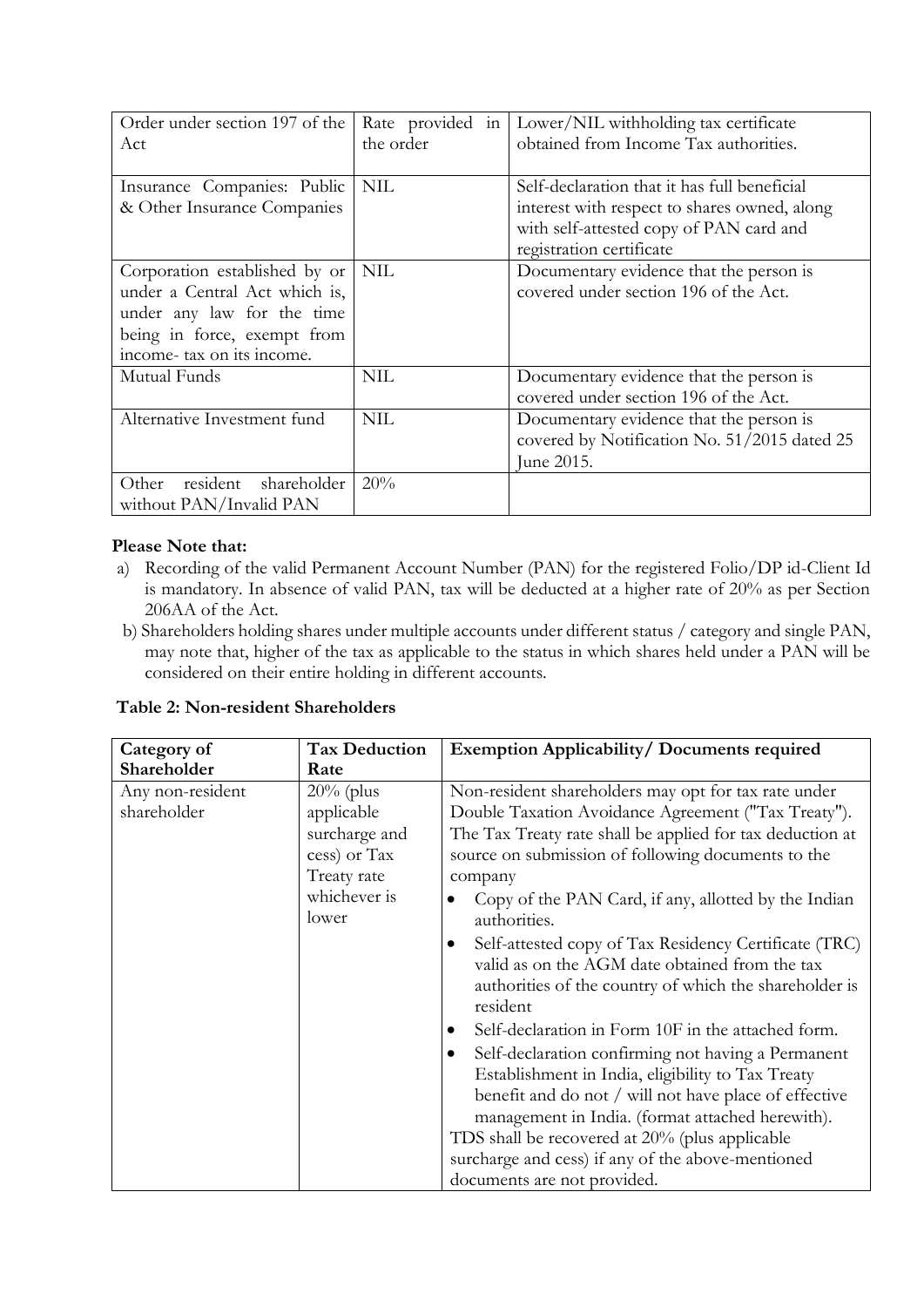|                       |                  | The Company is not obligated to apply the Tax Treaty<br>rates at the time of tax deduction/withholding on<br>dividend amounts. Application of Tax Treaty rate shall<br>depend upon the completeness of the documents |
|-----------------------|------------------|----------------------------------------------------------------------------------------------------------------------------------------------------------------------------------------------------------------------|
|                       |                  | submitted by the non-resident shareholder and are in                                                                                                                                                                 |
|                       |                  | accordance with the provisions of the Act.                                                                                                                                                                           |
| Foreign Institutional | $20\%$ (plus     | None                                                                                                                                                                                                                 |
| Investors, Foreign    | applicable       |                                                                                                                                                                                                                      |
| Portfolio Investors   | surcharge and    |                                                                                                                                                                                                                      |
| (FII, FPI)            | cess)            |                                                                                                                                                                                                                      |
| Submitting Order      | Rate provided in | Lower/NIL withholding tax certificate obtained from                                                                                                                                                                  |
| under section 195(3)  | the Order        | Income Tax authorities.                                                                                                                                                                                              |
| $/197$ of the Act     |                  |                                                                                                                                                                                                                      |

**Note:** The Shareholders holding shares under multiple accounts under different status / category and single PAN, may note that, higher of the tax as applicable to the status in which shares held under a PAN will be considered on their entire holding in different accounts

### [Click here to view / Download Form 15G/15H/10F](http://www.sharexindia.com/downloads.php?formtype=2) and Self -Declaration form

 Kindly note that the documents as mentioned in the Table 1 and 2 above are required to be submitted to the Company at email ID [support@sharexindia.com](mailto:support@sharexindia.com) or update the same by visiting the link <https://linkintime.co.in/formsreg/submission-of-form-15g-15h.html> **on or before September 24, 2020**  in order to enable the Company to determine and deduct appropriate TDS / withholding tax rate. No communication/documents on the tax determination / deduction shall be considered post 11:59 PM (IST) of **September 24, 2020**.

# **No claim shall lie against the Company for such taxes deducted.**

The Company will arrange to email a soft copy of the TDS certificate at the shareholders registered email ID in due course, post payment of the said Final Dividend. Shareholders will also be able to see the credit of TDS in Form 26AS, which can be downloaded from their e-filing account at [https://incometaxindiaefiling.gov.in.](https://incometaxindiaefiling.gov.in/)

# **Updation of Email ID's, Phone No. and Bank details.**

- 1. The Shareholders holding shares in physical form who have not registered their email addresses with the Company / RTA may get registered their email addresses at [https://sharexindia.com/Email\\_Register.html](https://sharexindia.com/Email_Register.html) by providing details such as Select company name from drop box, Folio Number, certificate Number, Shareholder name, PAN, mobile number, email id and also upload the image of share certificate and PAN card in PDF or JPEG format (up to 1MB). The facility for registration of bank details for the Shareholders holding shares in physical form are also available at [https://sharexindia.com/Bank\\_Register.html](https://linkintime.co.in/EmailReg/Email_Register.html) by providing details such as Bank account no, bank name, IFSC code and also upload self-attested cancelled cheque leaf along with request letter duly signed in PDF or JPEG format (Up to 1MB) at the earliest so that it could receive by the Company before making the payment of dividend.
- **2.** The Shareholder holding shares in Demat form are requested to register their email addresses with their respective Depository Participant.